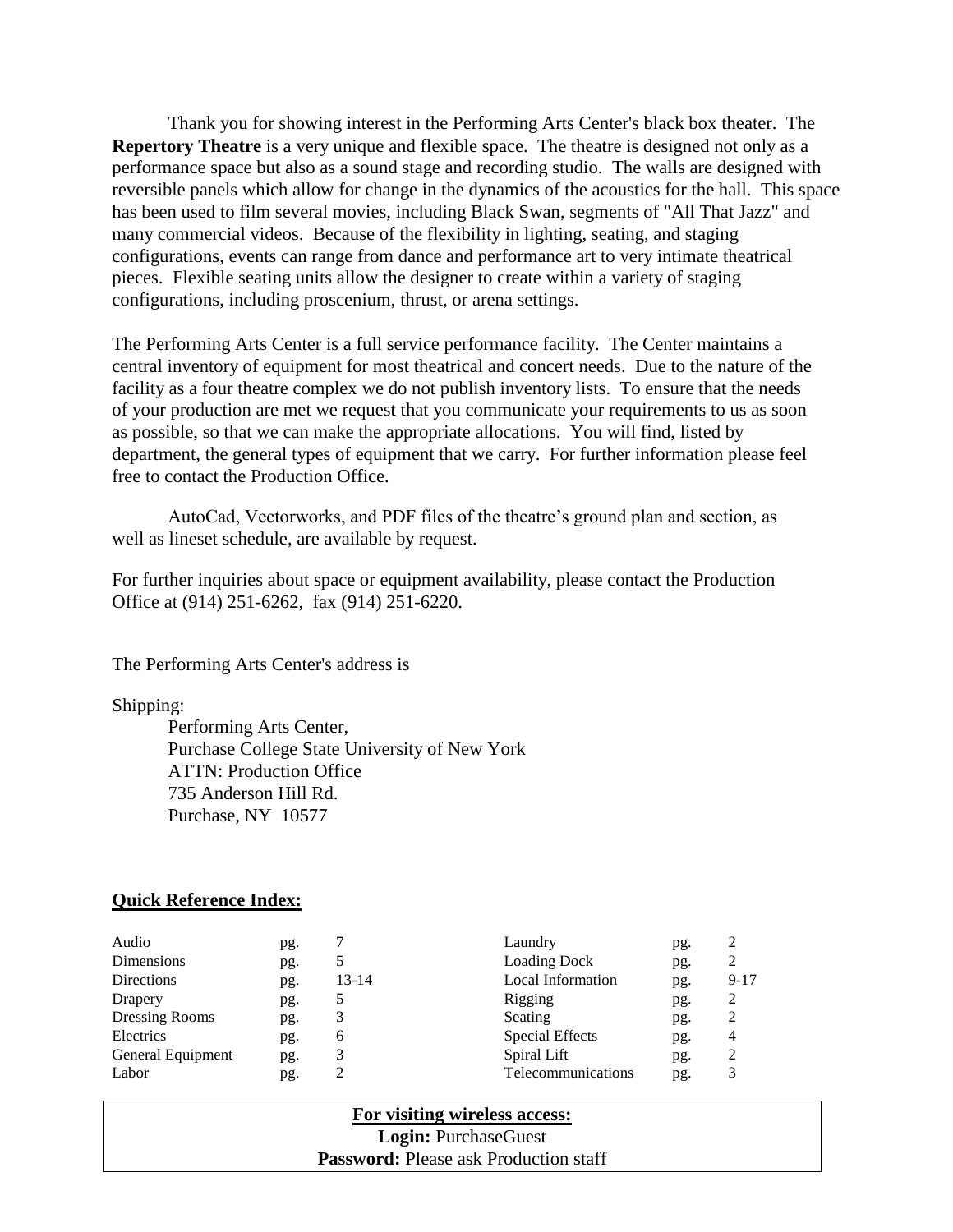### **Repertory Theatre Staging:**

### **Loading Dock Access:**

The Repertory Theatre has no loading dock. Equipment enters the space through standard double doors and onto an elevator via The Performing Arts Center underpass. **Underpass clearance is 11'**. Temporary parking is permitted for loading and unloading only. Short term and overnight parking for trucks is available by prior arrangement in Parking Lot West 2.

### **Stage Lift:**

The Repertory Theatre features a 20' x 40' stage lift which drops  $21'$ -10  $\frac{1}{2}$ " to the trap room below. It also rises 3' above floor level to create a raised platform. For loading in/out and adjusting set levels, the lift operates independently, and MUST REMAIN STATIONARY DURING REHEARSALS AND PERFORMANCES

### **Seating Capacity:**

House seating varies by design of staging configuration. Depending upon layout, seating capacity can accomdate up to aproximatly 400 seats. Prior arangments must be made with production office to insure we can meet your seating needs.

### **Rigging:**

As a flexible space the Repertory Theatre contains no counterweight sets. However it has a dead hung grid with the ability to put spot lines, chain hoists or rig hemp linesets over most of the performance space. This theater also features 3 moveable catwalk pairs in 3 rows, to aid in rigging and lighting hangs. The performing arts center does maintain a small stock of rigging gear and rope, discuss your exact rigging needs with the production office prior to load-in.

### **Labor:**

The Center is a non-IATSE house. We employ professional freelance stage crew and wardrobe personnel, and many standard labor rules apply. For shows travelling with a "yellow-card" we are under the jurisdiction of the New York City and Westchester IATSE Local 1. If you are unfamiliar with the area please contact the Production Office and we will help you arrange your labor through the local.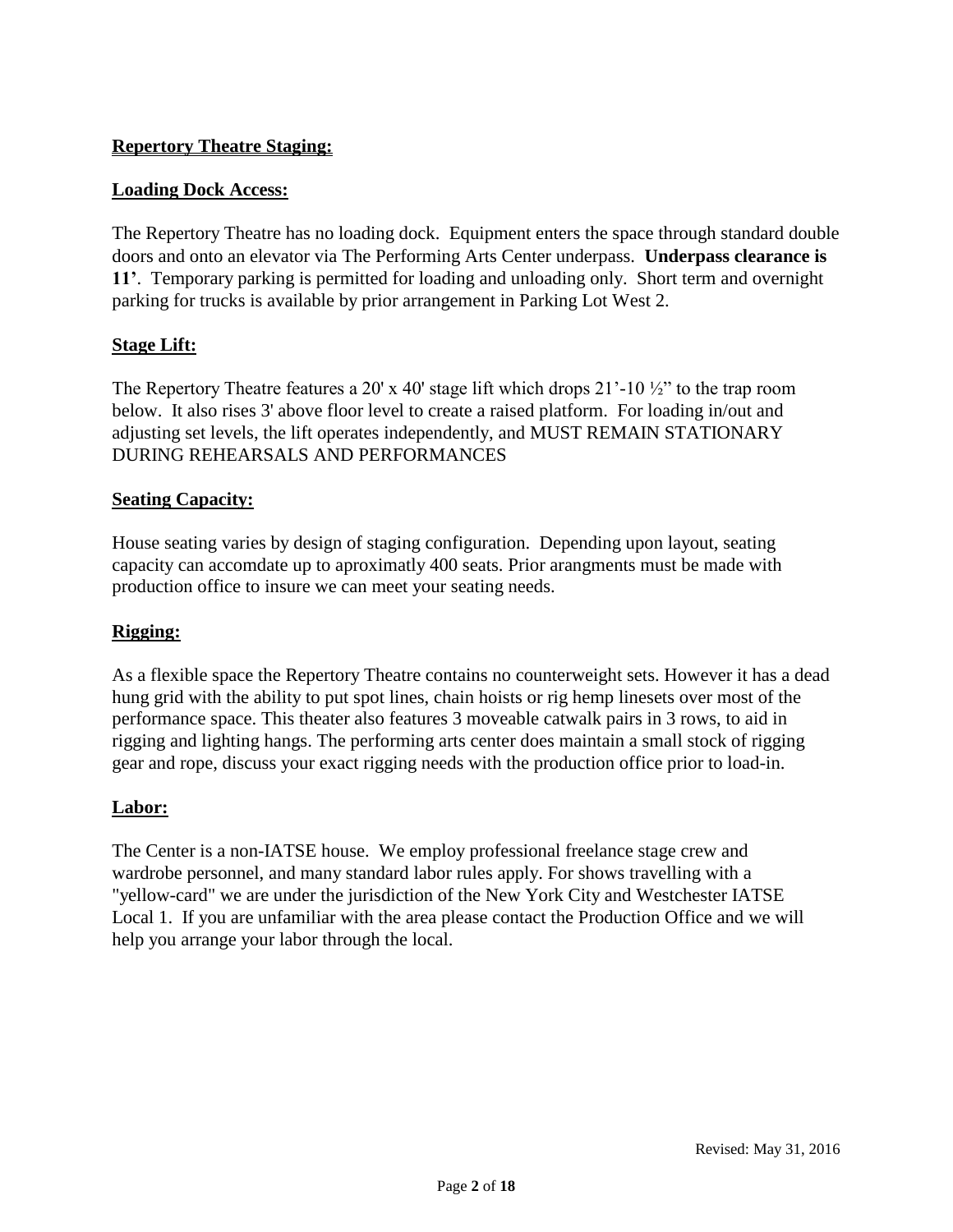### **General Equipment:**

Each theater is equipped with a variety of A-frame ladders. A personnel lift may be made available with prior arrangement.

The Performing Arts Center owns concert chairs, bass stools, music stands and stand lights for orchestra use. There are 4' x 8' risers available in heights of 8", 16", and 24". **The PAC does not own choral risers**.

### The PERFORMING ARTS CENTER also maintains an assortment of concert quality Steinway pianos which are available by prior arrangement. **Please be advised that The PERFORMING ARTS CENTER DOES NOT ALLOW TAPE OR ADHESIVES OF ANY KIND ON ANY OF THE PIANOS. THERE ARE NO EXCEPTIONS TO THIS POLICY AND WILL BE STRICLTLY ENFORCED.**

The PERFORMING ARTS CENTER has a Steinway trained house piano tuner, contact the Production Office in advance to arrange tunings, standbys and to discuss associated fees.

The Performing Arts Center also maintains a lecture package including a lectern, chairs,and tables; available through prior request. The Center does not own projectors

### **Dressing Rooms:**

Dressing rooms for this theatre are located one floor below stage level, and accessible via stairs stage right and freight elevator near the lobby.. There are 4 Chorus rooms to accommodate 12 people each. All have makeup mirrors and lights, with tables and chairs. There are restroom facilities and showers located in each dressing room.

### **Laundry:**

There are laundry facilities located in an adjacent section of the building which must be reserved for use in advance of load-in. We can supply washing, drying and ironing facilities. Portable steamers, irons and ironing boards are available with prior arrangement.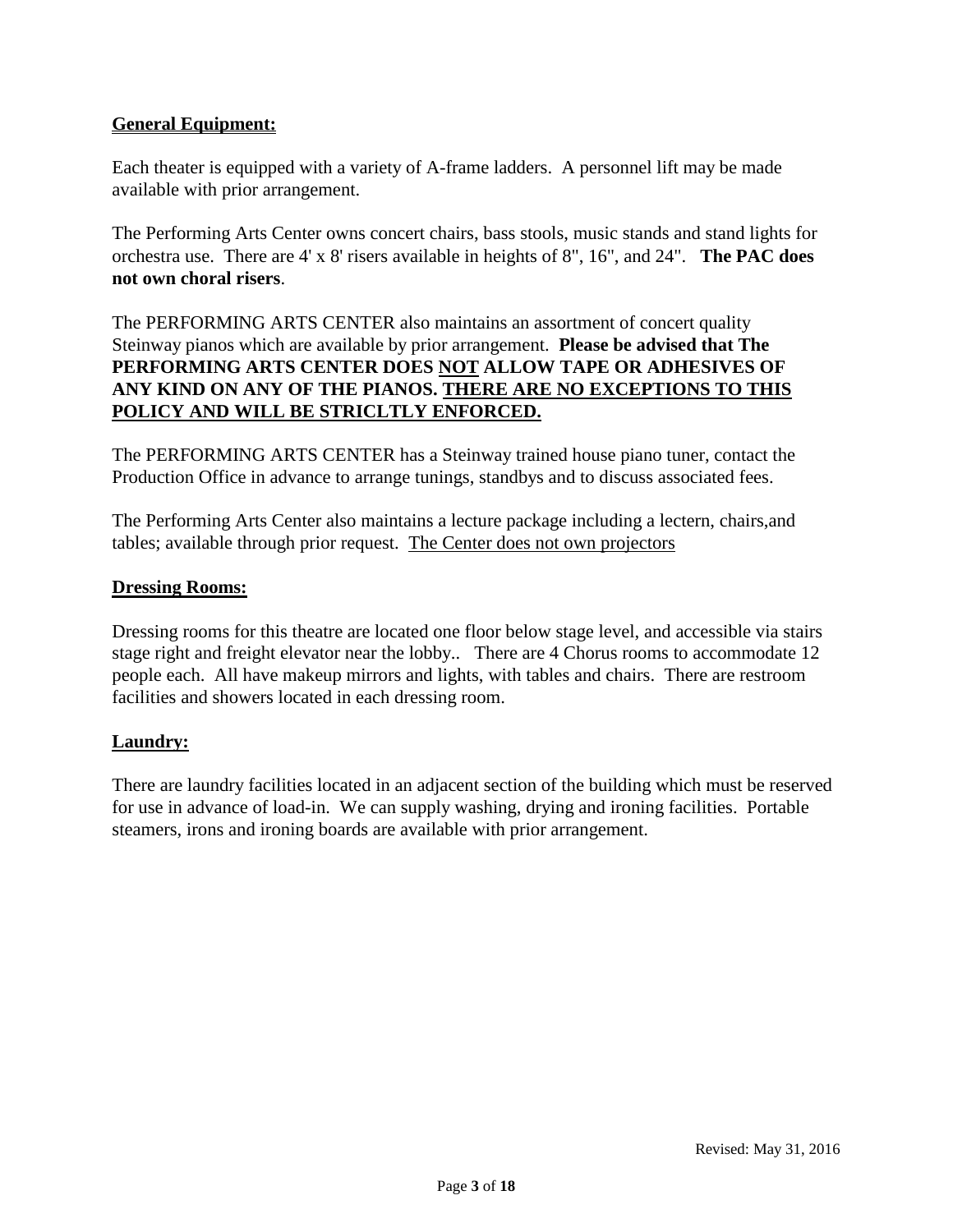### **Special Effects:**

Any special or pyrotechnic effects must be approved by the production office prior to load in. All necessary and appropriate certificates must be presented upon arrival.

### **Cellular Phone Coverage:**

Most cell phones work through out our buildings

### **Wireless Coverage**

There is wifi available on the stage, dressing rooms, and the lobby.

**For visiting wireless access: Log in**: Purchase Guest **Password**: Please ask Production staff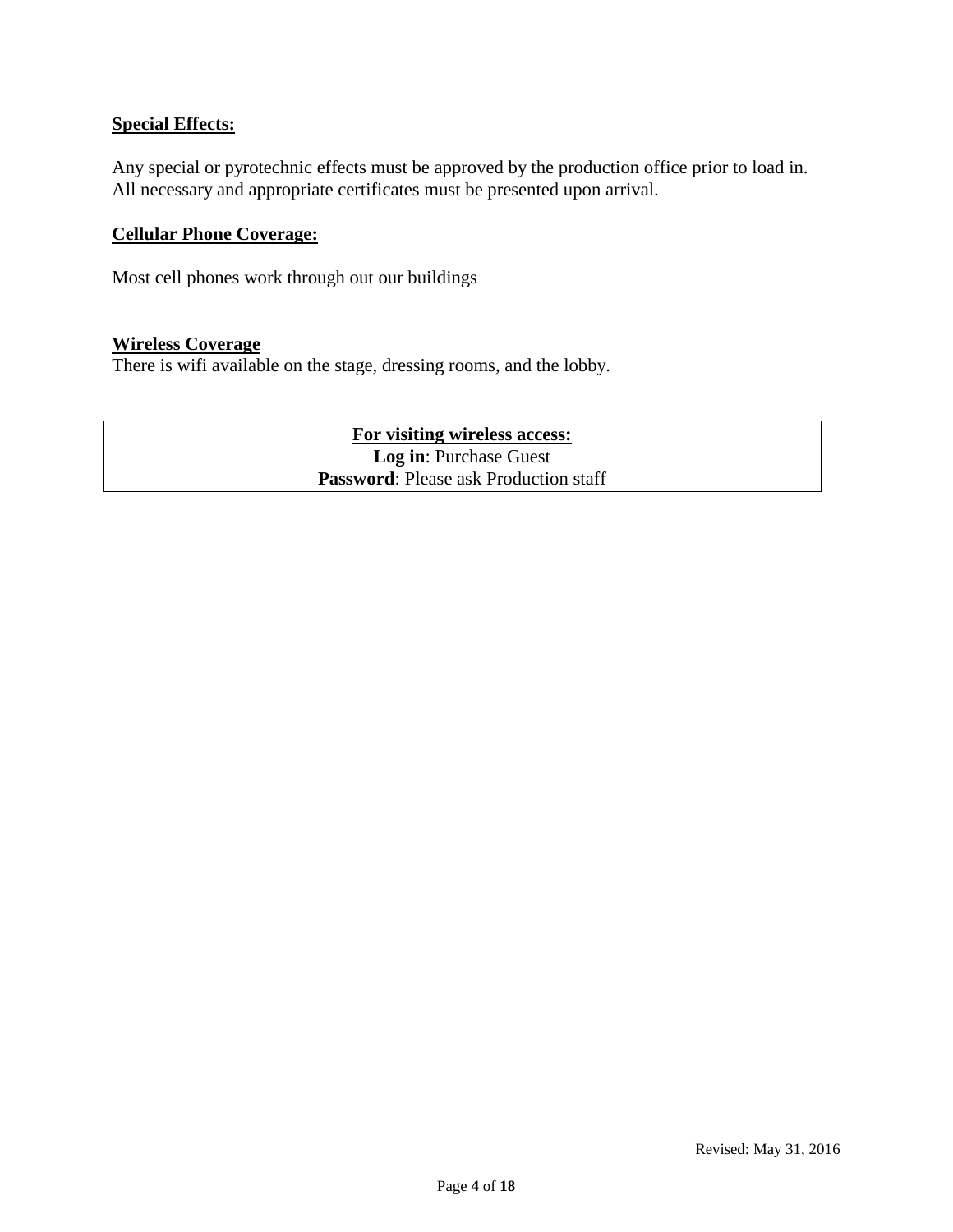## **Theatre Dimensions**

|                                                    | Width                   | <b>Depth</b>               | Height                                   |                               |
|----------------------------------------------------|-------------------------|----------------------------|------------------------------------------|-------------------------------|
| Overall                                            | $82' - 8''$<br>25.19m   | $82 - 8"$<br>25.19m        | 36'0"<br>10.97m                          |                               |
| Open space                                         | $71' - 71/2"$<br>21.83m | $71' - 71/2"$<br>21.83m    | $27 - 3"$<br>8.30m                       |                               |
| Lift                                               | $40' - 0''$<br>12.19m   | $21' - 10$ $1/2"$<br>6.66m | 3' Max. above stage<br>0.91 <sub>m</sub> |                               |
| Gallery Width                                      | 5'6''<br>1.67m          |                            | $8' - 1''$<br>2.46m                      |                               |
| Grid (clearance above)<br>Grid (from deck)         |                         |                            | 2'0''<br>33'11"                          | (.61m)<br>(10.34m)            |
| Catwalks (from deck)<br>1st Gallery<br>2nd Gallery |                         |                            | 27'3"<br>9'51/2"<br>18'9"                | (8.31m)<br>(2.88m)<br>(5.71m) |
| <b>Loading Elevator</b>                            | $8' - 0''$<br>2.44m     | $8' - 9''$<br>2.67m        | $7' - 10"$<br>2.39 <sub>m</sub>          |                               |

### **Repertory Theatre Soft Good Inventory:**

The theater has a very limited soft good inventory, available upon request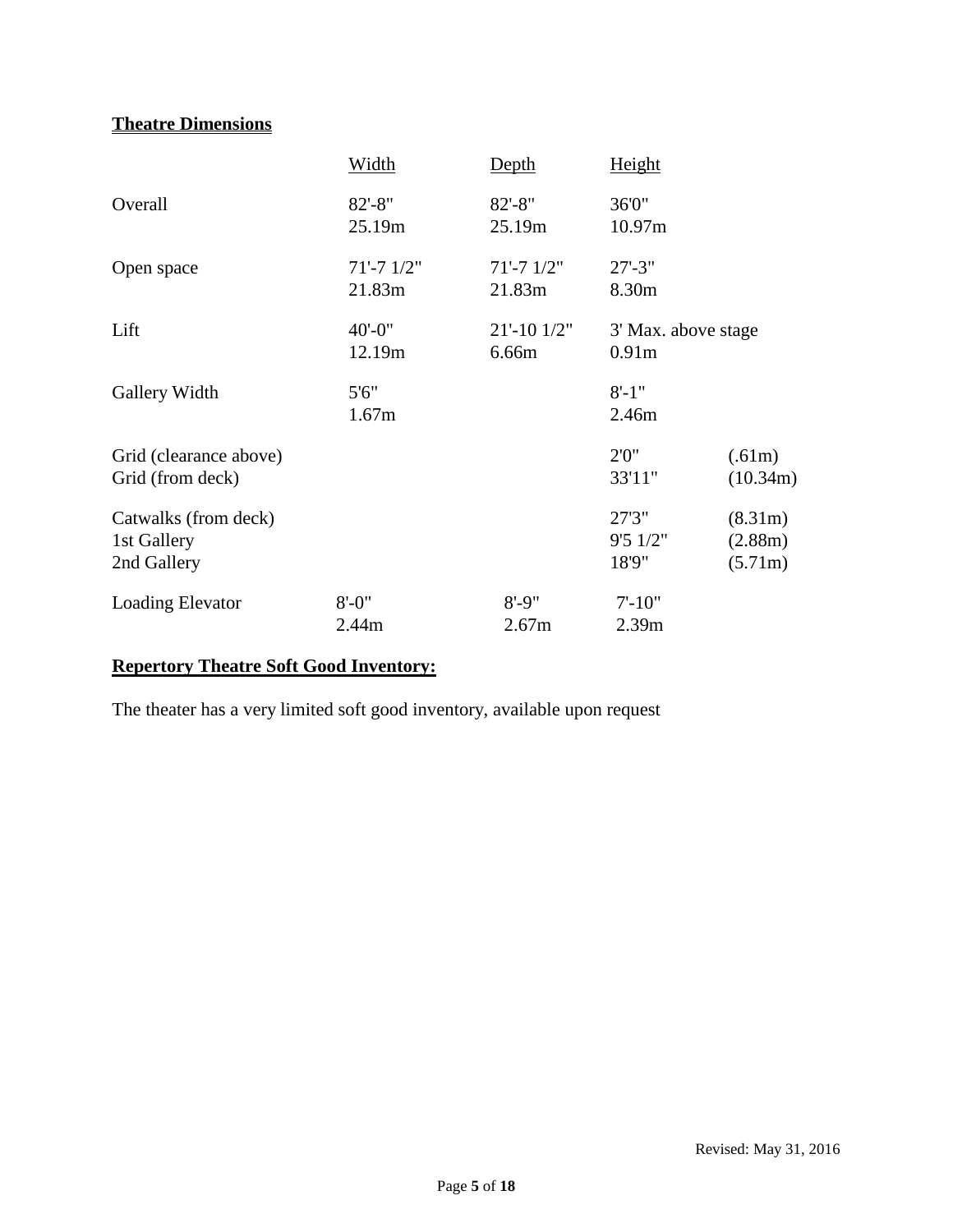### **The Repertory Theatre Lighting and Electrical Information:**

### **Control:**

The Repertory Theatre is equipped with an ETC Ion 1000 with 2x10 Fader Wing. An ETC Net3 RVI with 2 flat screen monitors available. The control booth is located on the South Wall of the First Gallery level.

IP Address: 10.101.104.1 Wifi Password for Lighting Router: Repertory828!

*DMX In* and *DMX Out* ports are available for any touring consoles which may need to access the house system. They are located as follows:

> Lighting booth  $-1<sup>st</sup>$  Gallery South wall North and South walls – Stage level North and South walls  $-1<sup>st</sup>$  Gallery North and South walls  $-2<sup>nd</sup>$  Gallery

There are two *DMX In* ports located at each position, allowing control of the house system (DMX addresses 1-384) and 640 additional DMX addresses.

### **House Lights:**

There are scoop lights hung overhead for general worklight and illumination, affixed to the grid, permitting the moving catwalks to move freely. House lights are dimmable from the control booth and stage level doors or via DMX available throughout the theatre.

### **Company Power:**

In addition, there are three 400 amp/three phase, 208v company switches available in the dimmer room. These four disconnects draw from the same power that feeds the theater's dimming system. The combined load on the company switches plus the house system cannot exceed 1200 amps/phase. These disconnects are equipped with cam-lock connectors which are **NOT ground & neutral reversed**.

### **House Dimmers and Circuitry:**

The Repertory Theatre is equipped with a dimmer-per-circuit ETC Sensor dimming system. There are 356 20A dimmers and 22 50A dimmers dispersed throughtout the theatre

### **Additional Lighting Inventory:**

The Performing Arts Center maintains a large inventory of ETC, Altman and other various instruments which is available to the user. Rental charges may apply. Due to the constant rotation of our inventory among our four theaters, we do not list fixtures quantities. Lighting equipment can be requested by completing an "Electrics Request Form". Below is a list of a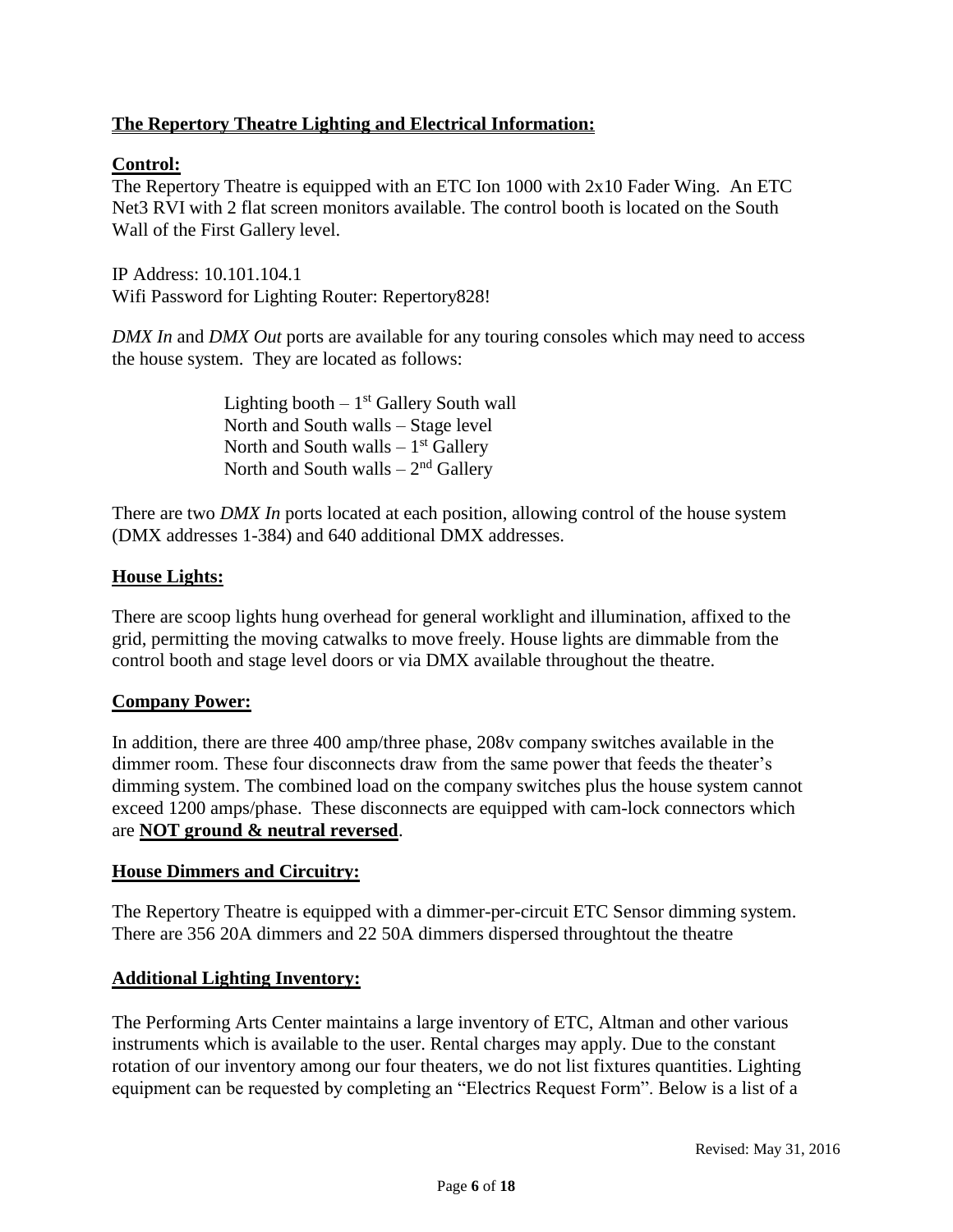selection of fixture types in the PAC Inventory. For further information please contact the PAC Lighting Supervisor or the Prodcution Department (914)251-6258

| <b>Focusing Units</b>               | <b>Frame Size</b> |
|-------------------------------------|-------------------|
| ETC Source Four $5^{\circ}$ @ 575w  | 14"x14"           |
| ETC Source Four $10^{\circ}$ @575w  | 12"x12"           |
| ETC Source Four $19^{\circ}$ @575w  | 6.25"x6.25"       |
| ETC Source Four $26^{\circ}$ @575w  | 6.25"x6.25"       |
| ETC Source Four $36^{\circ}$ @575w  | 6.25"x6.25"       |
| ETC Source Four $50^{\circ}$ @ 575w | 6.25"x6.25"       |
|                                     |                   |

| <b>Wash Units</b>    | <b>Frames Size</b>  |
|----------------------|---------------------|
| PAR 64, 1Kw          | 10"x10"             |
| ETC S4 PAR, 750w     | $7.5" \times 7.5"$  |
| 8" Fresnel, 1Kw      | 10"x10"             |
| $6"$ Frensel, $750w$ | $7.5" \times 7.5"$  |
| $3"$ Fresnel, $300w$ | 3.75"x3.75"         |
| Mini-ten, 1Kw        | $8.75" \times 5.5"$ |
| 14" Scoop, T-3, 1Kw  | 14"x14"             |
| Birdie, 150w         | 2.75"x2.75"         |
| GAM Stick-up, 150w   | N.F.                |
|                      |                     |

| <b>CYC</b> and Border Lights                         | <b>Frames Size</b> |
|------------------------------------------------------|--------------------|
| FAR-CYC, T-3, 4 CKT, 4 light, 1K per CKT, Top/Bottom | 15"x18"            |
| ALT T-3, 3 CKT, 6 light, 1K per CKT (Length 4'6")    | 8.5"x12.75"        |
| KLG T-3, 3 CKT, 9 light, 1K per CKT (Length 6'-9")   | 8.5"x8.5"          |
| KLG T-3, 4 CKT, 8 light, 1K per CKT (Length 6')      | 8.5"x8.5"          |
| KLG T-3 4 CKT 12 light, 1.5K per CKT (length 8')     | 7.25"x7.75"        |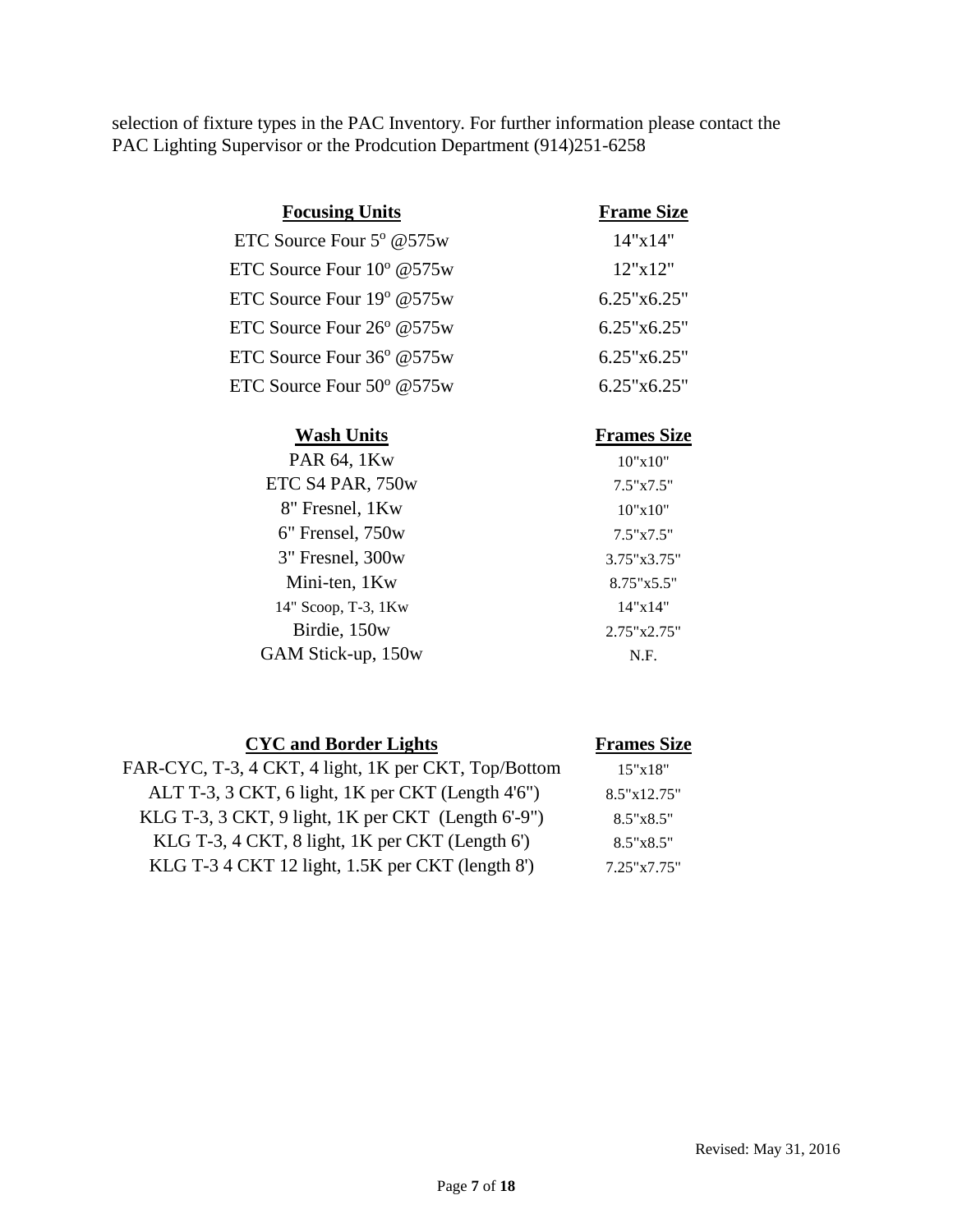### **Audio:**

### **Auditorium Amplification:**

The Repertory Theatre is a black box space and, as such, has no permanent speaker system. Speakers are made available to be placed according to the configuration and needs of each event.

### **House Console**

The house console is a Yamaha LS9-32 digital mixing console. In addition to the console, the house system is also equipped with two Denon DN-C630 CD players. The house mixing console, and asssociated equipment, are located in the audio booth in the center of the south wall on the first gallery level. . This theater is also equipped with a computer dedicated to audio with a variety of software including Show Cue System, Stage Research SFX, Yamaha Studio Editor, Shure wireless workbench, Wavelab 7, Reaper, Dante Virtual Soundcard, etc. All software and firmware is kept to the most current version.

### **Audio Input**

Forty eight microphone lines run from the audio booth to locations throughout all levels of the theatre, including the trap room. There are six audio tie lines running from the theatre's patch bay to a central patch point for the facility that can be used to cross-conenct audio from various spaces within the facility.

### **House Amplification**

Although the theatre has no permanent speakers, it is equipped with four 100 watt per channel Yamaha P2100 stereo amplifiers that may be patched into any of the theatre's thirty six speaker lines, located throughout the catwalk, main, and trap room levels of the theatre.

### **Communication:**

The theatre is equipped with a single channel Clear-Com system which is accessible from virtually all points within the theatre. There is also a house page/monitor system which puts program feed to the booths and dressing rooms. Pages can also be made to these locations from any of the galleries and the control booth.

### **The Repertory Theatre does not have an assited listening system installed.**

### **Additional Audio Equipment:**

The Performing Arts Center maintains an extensive inventory of playback machines, microphones, speakers, amplifiers, signal processing equipment, additional intercom equipment, cables, and accessories. Additional equipment is available to events on an as-needed basis. Due to the nature of the Performing Arts Center as a multiple venue complex, frequently serving numerous simultaneous users, it is not possible for us to maintain a published listing of currently available equipment. Please feel free to call the Production Office and speak with either the Director of Production or Audio Supervisor regarding the specific needs of your production.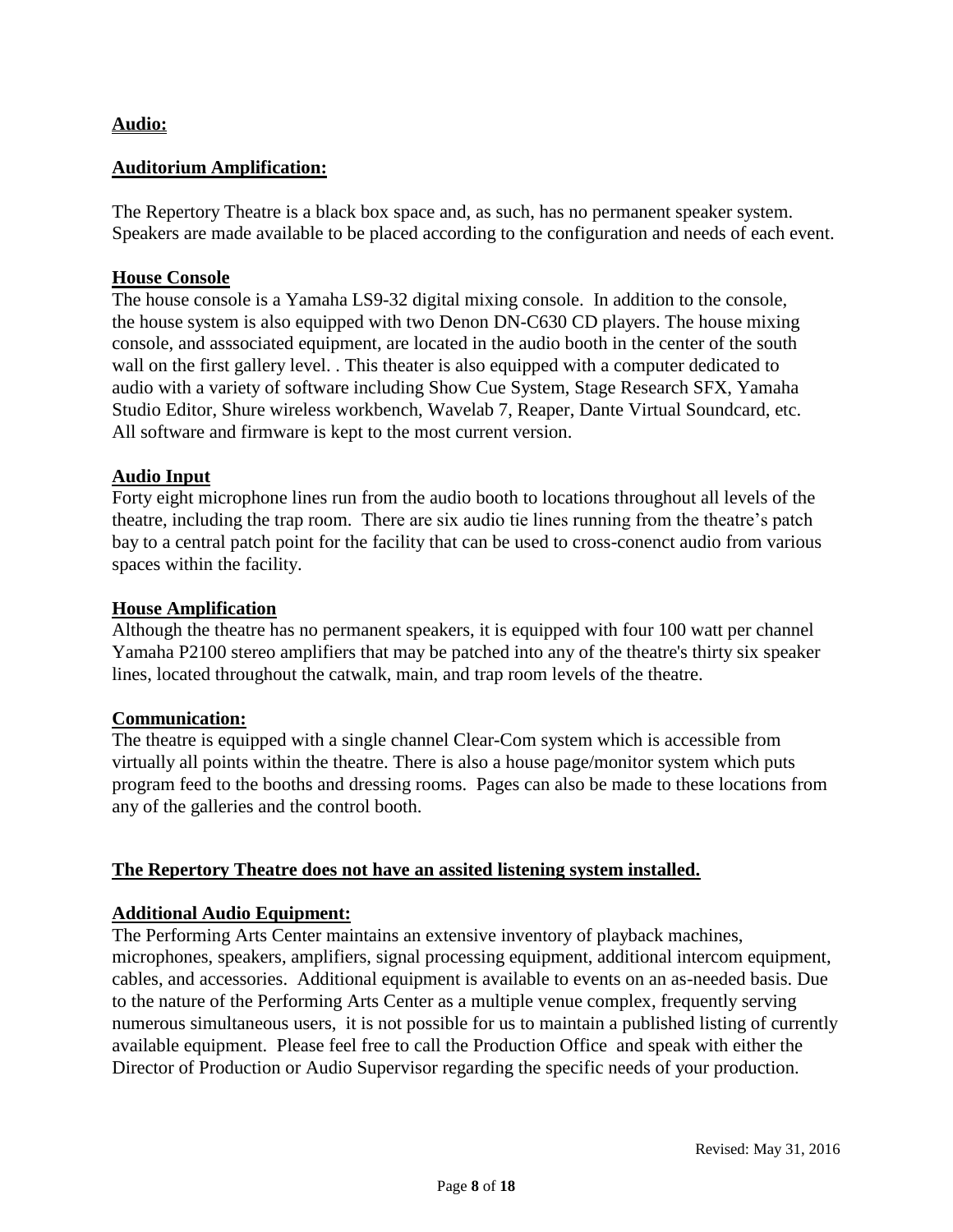### **Performing Arts Center Contact List:**

| <b>Christy Havard,</b>       | $(914)$ 251-6266                 |
|------------------------------|----------------------------------|
| Director of Production       | Christy.Havard@Purchase.edu      |
| Peter Specce,                | $(914)$ 251-6221                 |
| Asst. Director of Production | Peter.Specce@Purchase.edu        |
| <b>Peter Wylie</b>           | $(914)$ 251-6258                 |
| <b>Lighting Supervisor</b>   | Peter. Wylie@Purchase.edu        |
| <b>Justin Herminghouse</b>   | $(914)$ 251-6240                 |
| Audio Supervisor             | Justin.Herminghouse@Purchase.edu |
|                              |                                  |

| <b>Production Office</b>                   | $(914)$ 251-6262 |
|--------------------------------------------|------------------|
| <b>Production Office Fax</b>               | $(914)$ 251-6220 |
| <b>Booking Office</b>                      | $(914)$ 251-6180 |
| <b>Box Office - Sales/Ticket Purchases</b> | $(914)$ 251-6200 |
| <b>Box Office</b> – Manager                | $(914)$ 251-6212 |
| <b>Concert Hall Backstage</b>              | $(914)$ 251-6246 |
| Pepsico Backstage                          | $(914)$ 251-6250 |
| <b>Recital Hall Backstage</b>              | $(914)$ 251-6285 |
|                                            |                  |

Performing Arts Center Website: [www.artscenter.org](http://www.artscenter.org/)

Site contains venue information and e-mail links to most of the center's staff. [:](http://www.facebook.com/#!/pages/The-Performing-Arts-Center-Purchase-College/239798119185) The Performing Arts Center @ Purchase College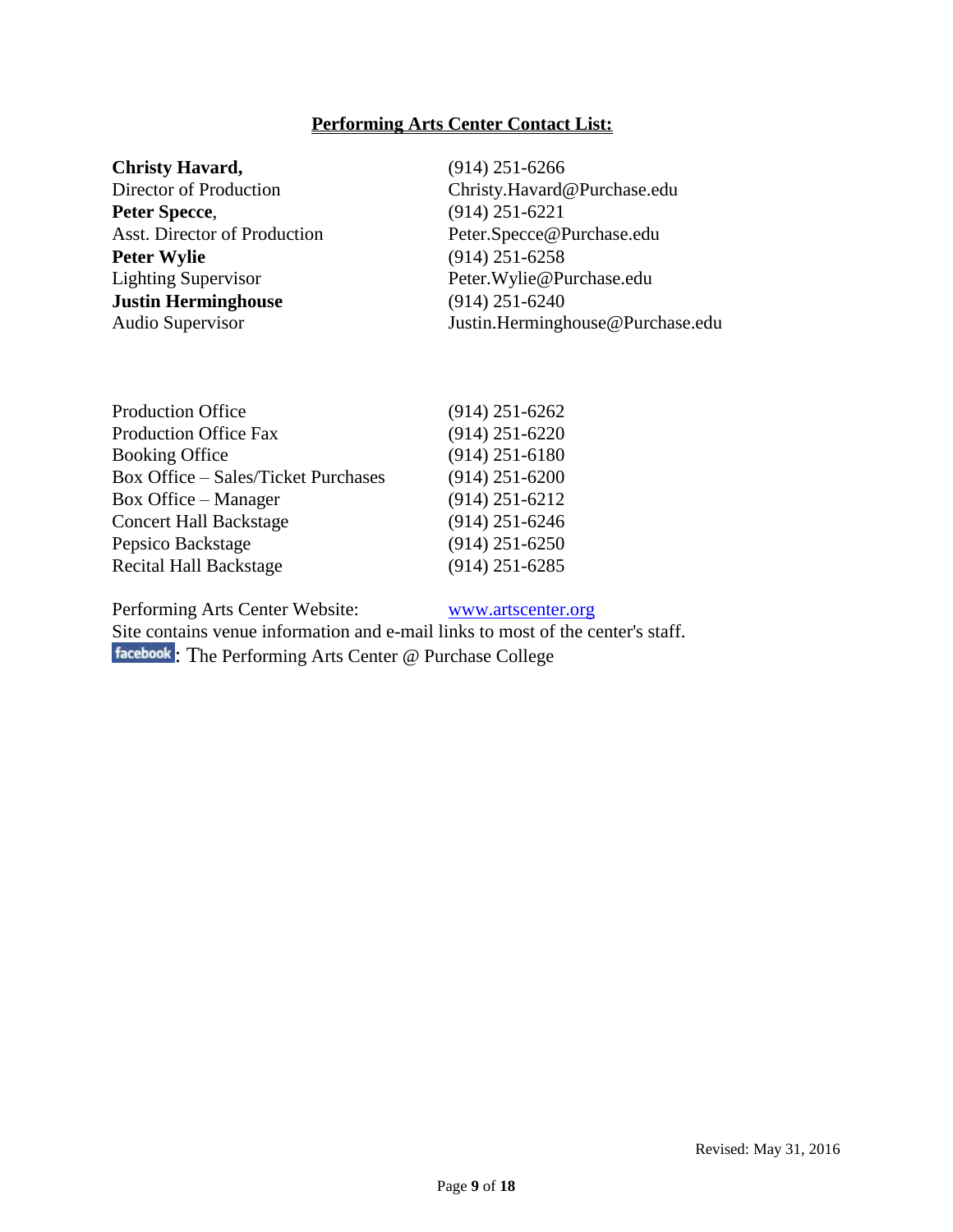# **LOCAL INFORMATIO**

*Note: All information following is provided as a courtesy to those using our facilities. Information is subject to change and the PAC is not responsible for changes or other misinformation.*

# **Transportation and Lodging**

### **Airports:**

The nearest airport to the PERFORMING ARTS CENTER is Westchester County Airport, approximately 2 miles away. LaGuardia, JFK and Newark are all equally accessible, approximately 50 miles from Purchase. For ground transportation inquire in the terminal at the Connecticut Limousine desk, destination Rye, NY.

### **Car Rentals at Westchester County Airport:**

| <b>AVIS</b>      | <b>Hertz</b>     | <b>National</b>     |
|------------------|------------------|---------------------|
| $(914)$ 997-2300 | $(914)$ 948-1016 | $(914)$ 946-9080    |
| www.avis.com     | www.hertz.com    | www.nationalcar.com |

### **Taxi services:**

| Rye Taxi & Cab   |
|------------------|
| $(914)$ 967-0500 |

**Harrison Taxi**  $(914)$  835-3400

# (800) 472-5466 (800) 452-4225 [www.ctlimo.com](http://www.ctlimo.com/)

**Connecticut Limo Westchester Car & Limo Airport Service**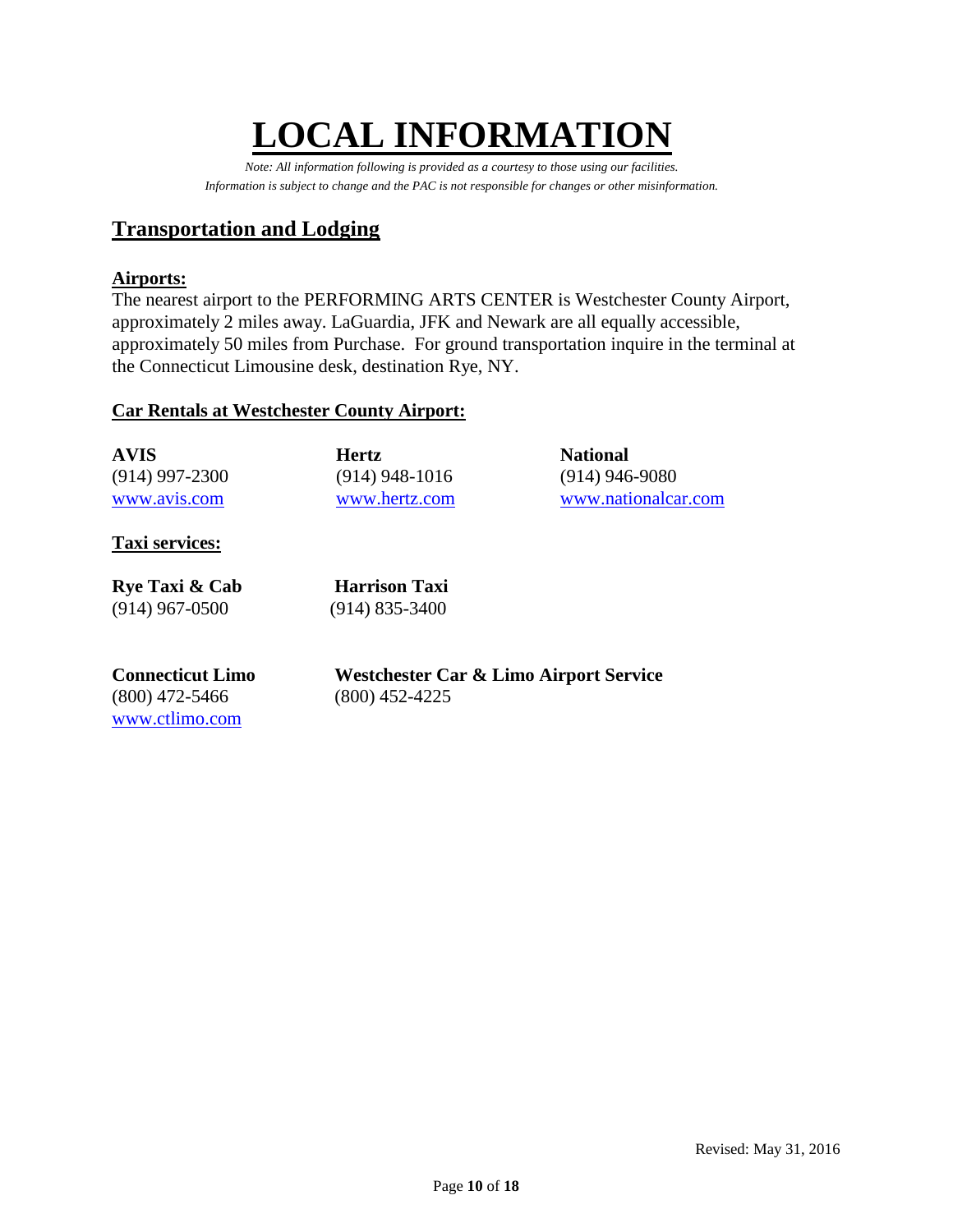### **Hotels:**

### *Deluxe-*

**Doral Arrowwood**

975 Anderson Hill Rd. Rye Brook, NY 10573 (914) 939-5500 Phone (914) 935-6615 Fax [www.arrowwood.com](http://www.arrowwood.com/) Approx. (3) minutes from venue

### *Moderate-*

**Courtyard Marriott Hampton Inn**

631 Midland Avenue 200 West Main Street Rye, NY 10580 Elmsford, New York 10523 (914) 921-1110 Phone (914) 592-5680 Phone (914) 921-2446 Fax (914) 592-6727 Fax

### **Summerfield Suites Westchester: Crowne Plaza White Plains:**

101 Corporate Park Drive 66 Hale Avenue White Plains, New York 10604 White Plains, New York 10604 [www.westchester.summerfieldsuites.hyatt.com](file://///vsfile02/Trevor%20C/Technical%20Info%20working/Pac%20Technical%20Info/Source%20Files/Theater%20A/www.westchester.summerfieldsuites.hyatt.com) [www.crowneplaza.com](http://www.crowneplaza.com/) (914) 251-9700 Phone (914) 682-0050 Phone

94 Business Park DR 699 Westchester Ave Armonk, NY 10504 Rye Brook NY 10573 (914) 273-4105 Fax (914)-939-5328 Fax

**Westchester Marriott Esplenade**  670 White Plains Rd. 95 South Broadway Tarrytown, New York 105791 White Plains, New York 10604 [www.marriott.com/hotels/travel/nycwe-westchester-marriott/](http://www.marriott.com/hotels/travel/nycwe-westchester-marriott/) [www.esplanadecorporate.com](http://www.esplanadecorporate.com/) (914) 631-2200 Phone (914) 761-8100 Phone (914) 631-7819 Fax (914) 761-9015 Fax

[www.marriott.com](http://www.marriott.com/) [www.whiteplainstarrytown.hamptoninn.com](http://www.whiteplainstarrytown.hamptoninn.com/) Approx. 10-15 minutes from venue Approx. 15-20 minutes from venue

(914) 682-0405 Fax

### **La Quinta Inn The Rye Town Hilton**

(914) 273-9090 Phone (914)-939-6300 Phone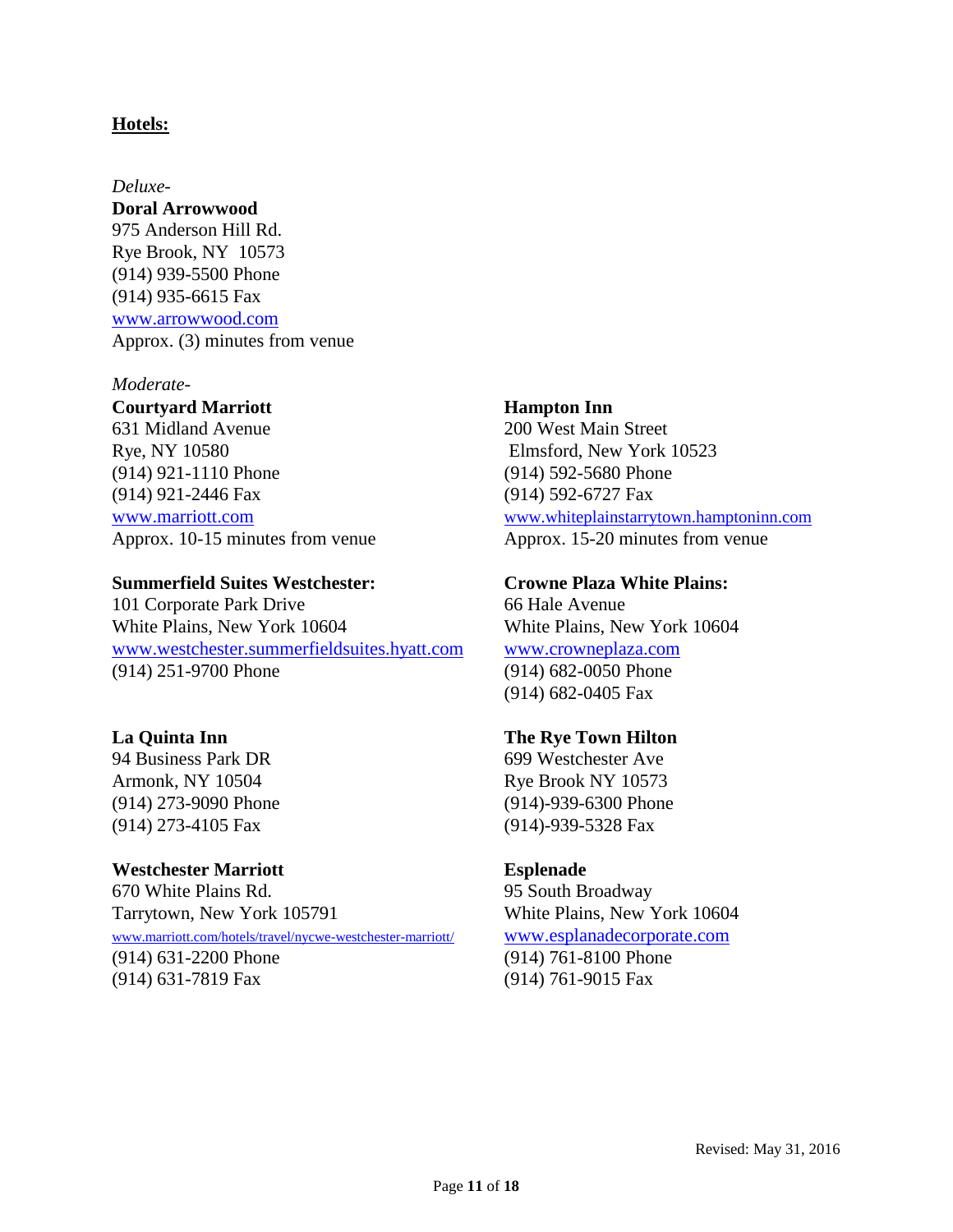# **DINING**

### **On-Campus Dining**

*Hours Subject to Change (and quite often do change, especially around holidays) without notice.*

### **Campus Center North/ The Hub Starbucks**

On Purchase campus On Purchase Campus Mon – Thurs 7:30am – 12:00am Located in Fort Awesome  $Sat - 10:00am - 1:00am$  On Lincoln Ave Sun – 10:00am- 12:00am (914) 251-6988

Mon-Fri 7:30am-11pm Sat&Sun 10am-11pm

### **SUMMER HOURS**

**Starbucks:** Mon-Thurs: **7:30am – 2:00pm**

### **Restaurants:**

Hours Subject to Change. \*D means restaurant delivers

### **Cobblestone Restaurant Trattoria 632 (\*D)**

American Italian Anderson Hill Rd 632 Anderson Hill Road Purchase, NY 10577 11:30am – Midnight 11:00am-10:00pm (914) 253-9678 (914) 481-5811 [www.cobblestone-thecreek.com](file://///vsfile02/Trevor%20C/Technical%20Info%20working/Pac%20Technical%20Info/Source%20Files/Theater%20A/www.cobblestone-thecreek.com) www.trattoria632.com

# **The Pub Restaurant Chipotle Mexican Grill**

Rye Brook, NY 10573 (914) 937-0351 (914) 939-5500 Phone 11:00am-10:00pm Mon-Thur: 2:30pm-12:00am [http://order.chipotle.com](http://order.chipotle.com/) Fri: 2:30pm-1:30pm Sat: 11:30am-1:30am Sun: 11:30am-12pm

**@ Doral Arrowood Hotel** 100 South Ridge Street 975 Anderson Hill Rd Rye Brook, NY 10573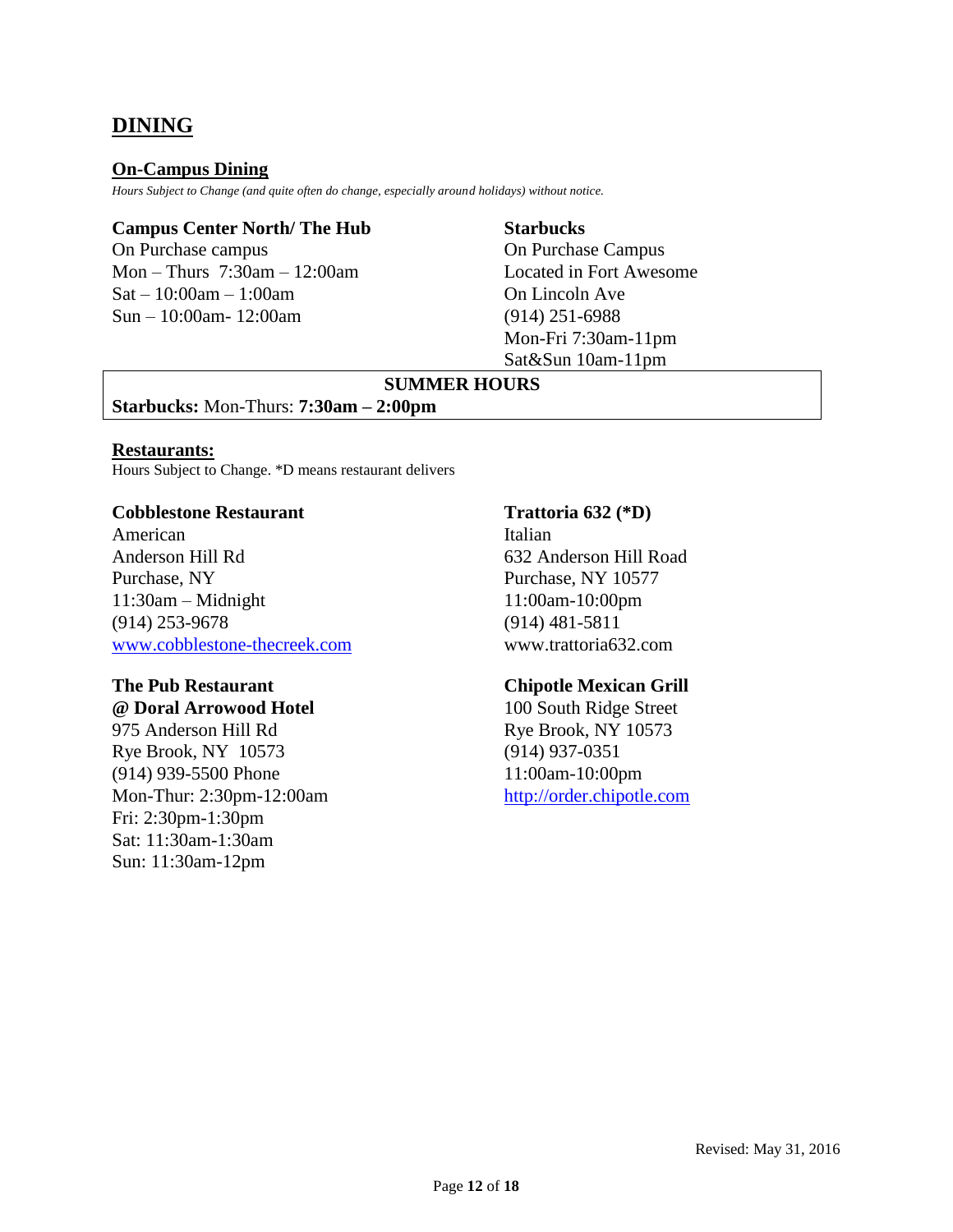### **Grocery Stores:**

### **Stop & Shop**

154 Westchester Avenue White Plains, NY 10604 (914) 997-0715 *(24 Hours Tues-Sat)*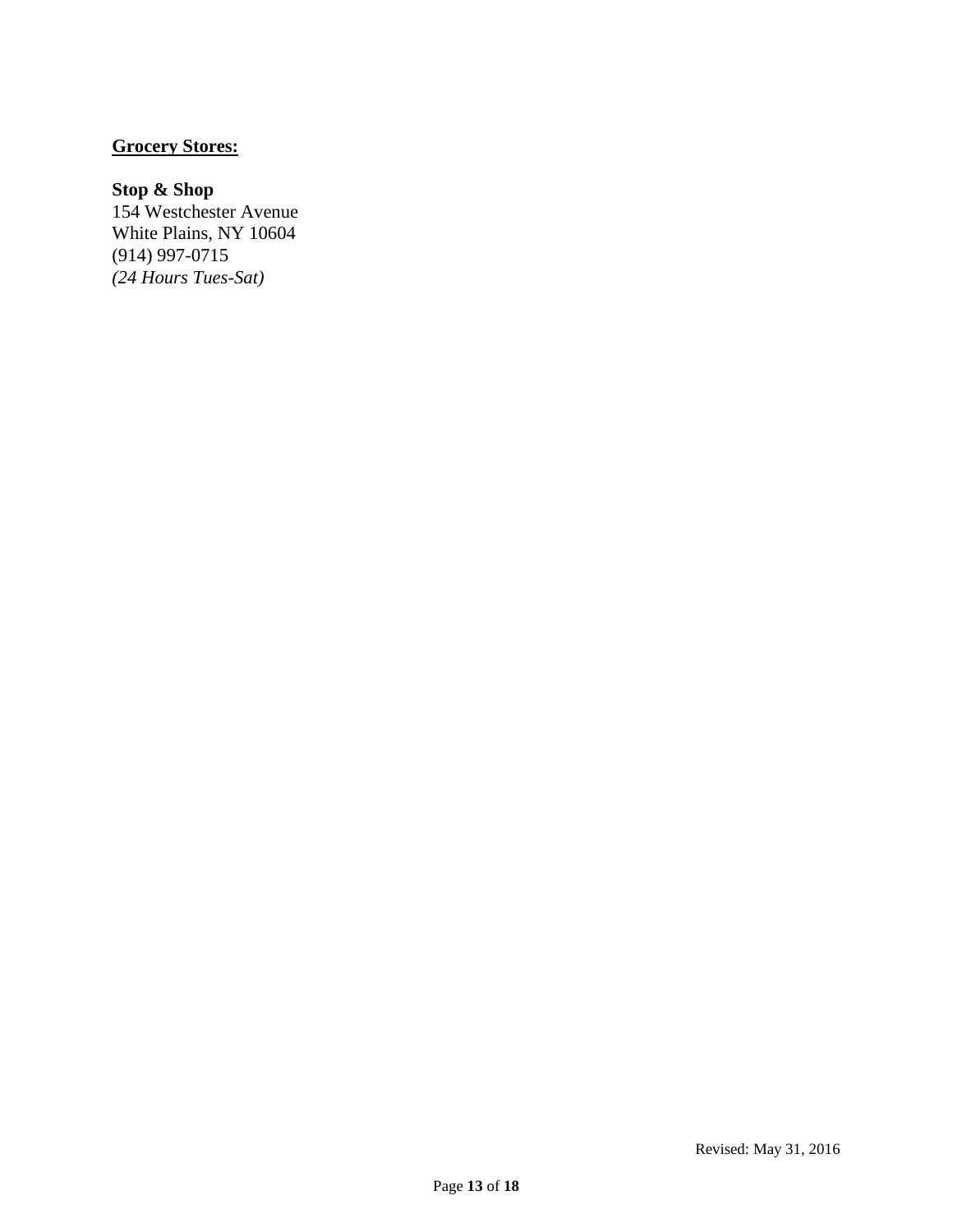### **Production Resources**

### **Office Supplies: Dry Ice:**

**Staples Fedex Office Print & Ship Arctic Glacier, Inc.** 515 Boston Post Road 137 E Post Rd 500 Fenimore Road Port Chester, NY White Plains, NY 10601 Mamaroneck, NY (914) 937-8193 (914) 684-2679 (914) 698-8910

[www.staples.com](file://///vsfile02/Trevor%20C/Technical%20Info%20working/Pac%20Technical%20Info/Source%20Files/Theater%20A/www.staples.com) www.staples.com [www.fedex.com/us/office](file://///vsfile02/Trevor%20C/Technical%20Info%20working/Pac%20Technical%20Info/Source%20Files/Theater%20A/www.fedex.com/us/office)

### **Dry Cleaning: Flowers:**

**Convenience Cleaners Saveway Cleaners House of Flowers** 142 Midland Avenue 615 North Broadway 229 Marmaroneck Avenue Port Chester, NY White Plains, NY Mamaroneck, NY (914) 937-0666 (914) 949-6766 (914) 698-2522 [www.conveniencecleaner.com](file://///vsfile02/Trevor%20C/Technical%20Info%20working/Pac%20Technical%20Info/Source%20Files/Theater%20A/www.conveniencecleaner.com) Pick Up and Delivery [www.houseofflowersny.com](http://www.houseofflowersny.com/)

[www.savewaycleaners.com](http://www.savewaycleaners.com/)

### **Massage Therapist Services:**

Upon prior arrangement and advance notice, a massage therapist may be available on campus. The phone number for more information is (914) 251-6548.

### **Hospitals & Medical Info:**

41 East Post Road 150 Purchase Street White Plains, NY 10601 Rye, NY 10580 (914) 681-0600 (914) 967-3266 [www.wphospital.org](http://www.wphospital.org/) M-F 8am-7pm

### **Stop & Shop Pharmacy Greenwich Hospital**

154 Westchester Avenue 5 Perryridge Road White Plains, NY 10604 Greenwich, CT 06830 914-997-1530 203-863-3000 Mon-Fri: 8am-8am www.greenhosp.org Sat: 9am-5pm Sun: 9am-3pm

### **White Plains Hospital <b>Rye Rye Walk-in Medical Center**

Sat 9am-2:00pm Sun 10am-2:00pm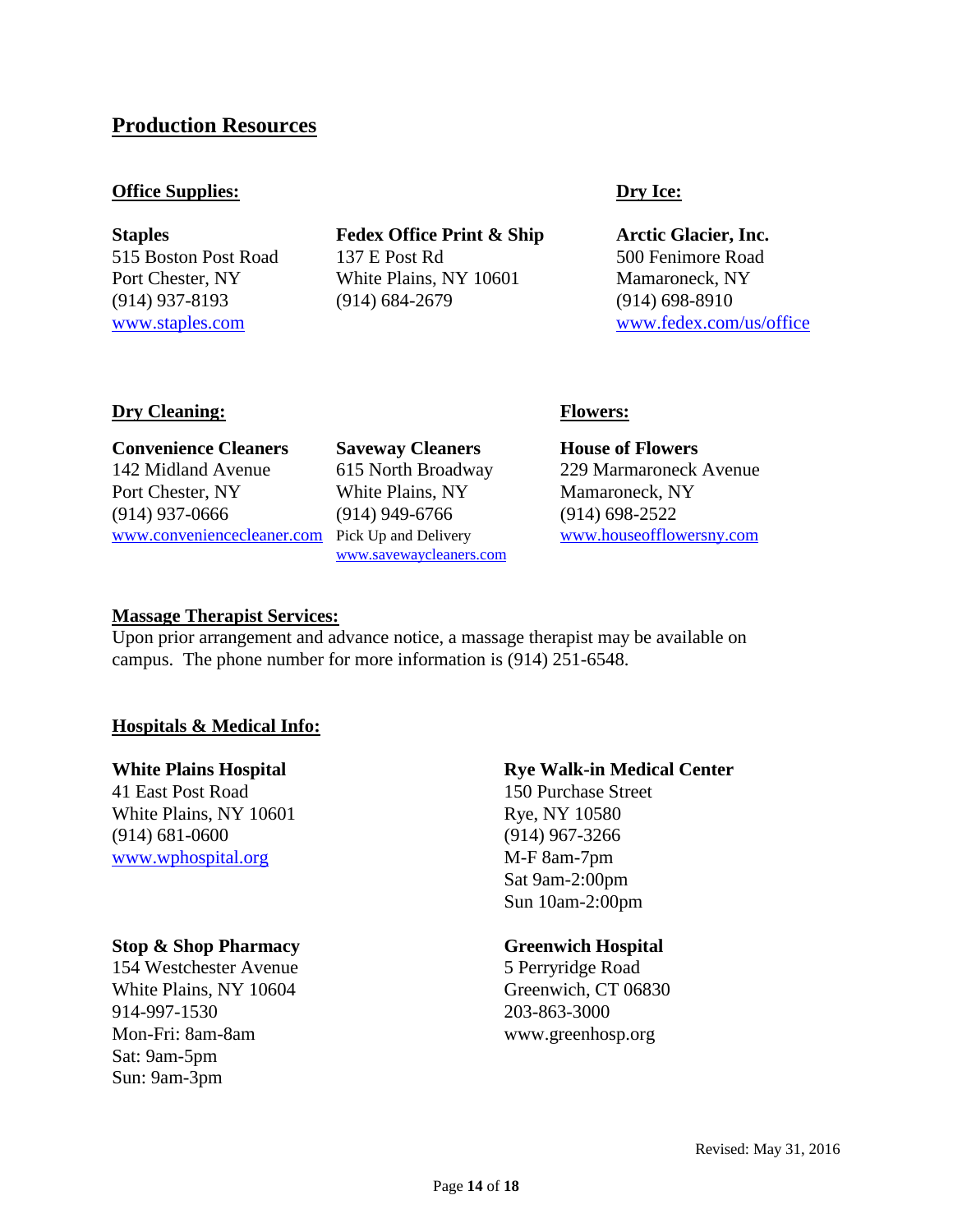### **Hardware / Lumber / Gas Supplies:**

### **Home Depot**

150 Midland Ave Port Chester, NY 10573 (914) 690-9745 M-Sat 6am-10pm, Sun 7am-8pm [www.homedepot.com](http://www.homedepot.com/)

1620 Webster Ave. 505 Saw Mill River Road *Atmospherics* Bronx, NY 10457 Elmsford, NY 10523 465 Knollwood Rd (718) 299-2002 (914) 347-6800 White Plains, NY 10603 [www.newmilfordlumber.com](http://www.newmilfordlumber.com/) *M-F 7am-5pm* (914)949-5151

### **Tulnoy Lumber, Inc. Grainger Tech Air of White Plains**

Mon-Fri: 7am to 6pm Sat: 8am to 12:30pm

### **Trucking & Forklift / Aerial Lift Rentals:**

**Penske of Elmsford U-Haul Moving & Storage United Rentals**

32 Hayes Street 1 Virginia Road 224 Selleck Street Elmsford, NY 10523 White Plains, NY 10603 Stamford, CT 06902 (914) 592-7488 (914) 949-2525 (203) 327-0090 [www.penske.com](http://www.penske.com/) [www.uhaul.com](http://www.uhaul.com/) Fax – 203-327-2362

### **Audio, Backline, Lighting, and other Theatrical Resources:**

*Percussion Rental Audio Rentals Lighting Rentals* 410 West 47<sup>th</sup> St. 60 Dodge Ave 57 Alexander St. New York, NY North Haven, CT Yonkers, NY (212) 582-8410 (800) 331-1804 (914) 476-7987 x165 [www.ayerspercussion.com](file:///C:/Documents%20and%20Settings/christy.havard/Desktop/www.ayerspercussion.com) [www.hbrentals.com](file:///C:/Documents%20and%20Settings/christy.havard/Desktop/www.hbrentals.com) [www.altmanlighting.com](file:///C:/Documents%20and%20Settings/christy.havard/Desktop/www.altmanlighting.com)

*Backline Sound Equipment Backline* 625 West 55th Street 979 Saw Mill River Road 117 Ash St New York, NY Yonkers, NY Willimantic, CT (212) 868-4120 (914) 963-3452 (860) 455-9460

### **Ayers Percussion HB Group (Audio) Altman Stage Lighting**

ATTN: Kris Hodge

### **Carroll Music Sound Associates Shaboo Productions**

[www.carrollmusic.com](http://www.carrollmusic.com/) [www.soundassociates.com](http://www.soundassociates.com/) [www.shabooproductions.com](file:///C:/Documents%20and%20Settings/christy.havard/Desktop/www.shabooproductions.com)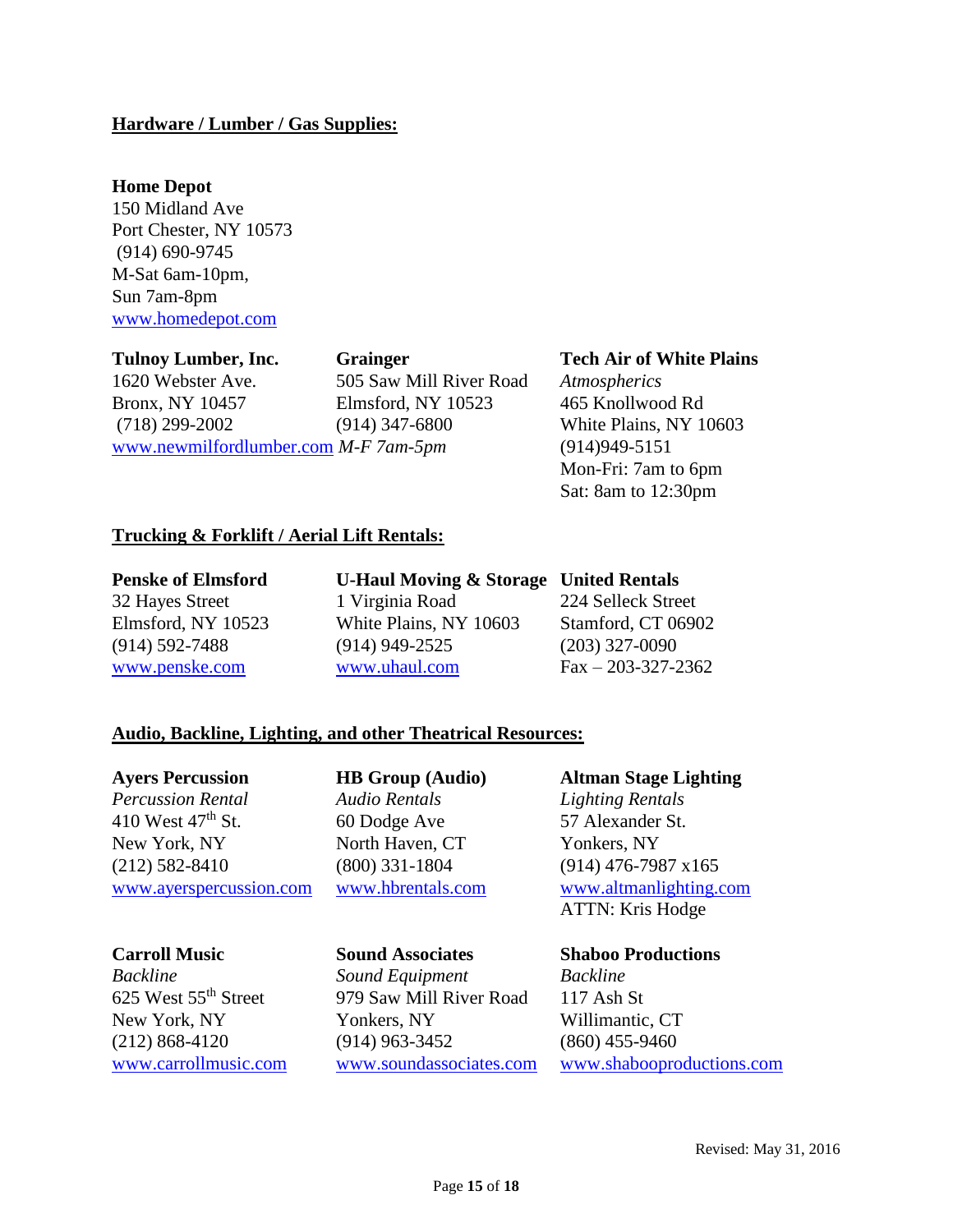# **Directions to Purchase College, SUNY Performing Arts Center:**

### **Location Access via:**

| <b>Parking Lot West 1</b>                                                        | <b>Underpass in between</b><br><b>Parking Lots West 1 and</b><br>West 2                                                                                                              | <b>Parking Lot West 2</b>                                                                                                                    |
|----------------------------------------------------------------------------------|--------------------------------------------------------------------------------------------------------------------------------------------------------------------------------------|----------------------------------------------------------------------------------------------------------------------------------------------|
| • The Concert Hall<br>"A" Loading Dock<br>• PepsiCo Theatre<br>"B" Loading Dock" | • Main Lobby<br>$\bullet$ Box office<br>• Administrative offices<br>• ADA Elevator<br>• The Repertory Theatre<br>$\mathbf{H}$ $\mathbf{D}$ $\mathbf{H}$<br>Loading Area and Elevator | • Recital Hall "C" Loading Dock<br>• Paint Deck (Concert Hall Alternate<br>Loading Dock)<br>• ALL Overnight Parking<br>(With Prior Approval) |

\* The Repertory Theatre ("D") Does not have a dedicated Loading Dock. Loading is done on street level in the underpass, which has direct access to the stage lift and freight elevator. The Repertory Theatre Stage Lift runs from the street level to stage level.

### **By Car:**

### **From New York City, Southern Westchester, and Long Island:**

Take the Hutchinson River Parkway, north to Exit 28, Lincoln Avenue. Turn **left onto Lincoln Avenue** and proceed approximately one mile to Anderson Hill Road (2nd traffic light). **Turn right onto Anderson Hill Road.** The campus is immediately on the left.

### **From Rockland County and Northern New Jersey (via the Tappan Zee Bridge):**

Take I-287 (Cross Westchester Expressway) to **exit 8E**. Shortly after first traffic light, **bear left onto Anderson Hill Road**. Proceed approximately 2.5 miles. **The campus is on the left**, just after intersection at Lincoln Avenue.

### **From Northern Westchester:**

Take I-684 south to **Exit 2** (Route 120), drive over the bridge and **turn right onto Route 120 South** (Purchase Street). Follow Route 120 south, 3.2 miles to Anderson Hill Road (1<sup>st</sup> traffic light) and **turn left.** Take Anderson Hill Road to 2<sup>nd</sup> traffic light. **The campus is on the left**, just after intersection at Lincoln Avenue.

### **From Connecticut, via the Merritt Parkway (which becomes the Hutchinson River Parkway in New York State):**

Proceed south to the New York Exit 28, Lincoln Avenue (Note: Do not get off at Exit 28 in Connecticut). **Turn right onto Lincoln Avenue** and proceed approximately one mile to Anderson Hill Road (2nd traffic light). **Turn right onto Anderson Hill Road**. **The campus is on the left**, just after intersection at Lincoln Avenue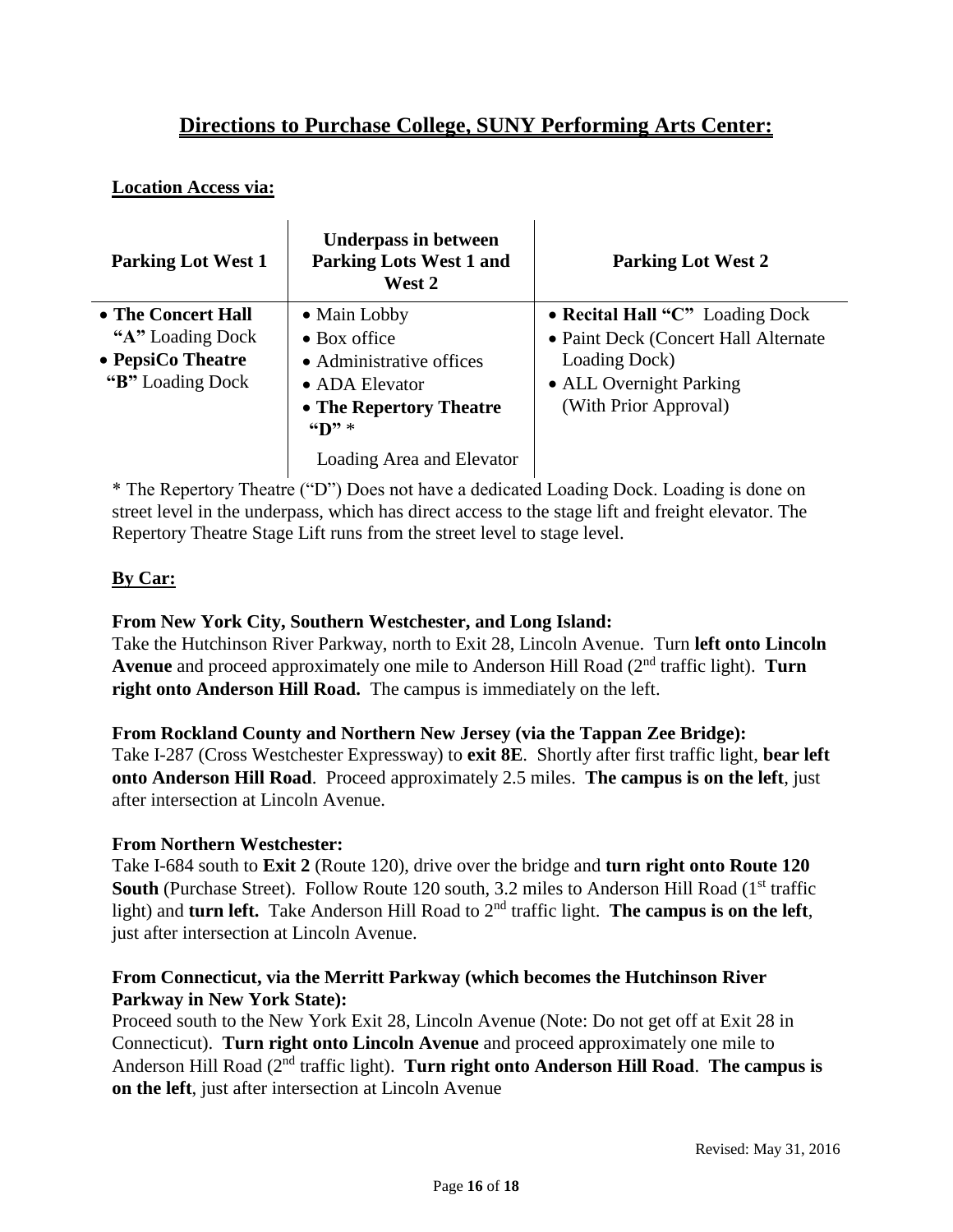### **From Connecticut, via I-95:**

Take I-95 south then take I-287 West to Exit 9N (Hutchinson River Parkway). Take Hutchinson River Parkway North to Exit 28, Lincoln Avenue. **Turn left onto Lincoln Avenue** and proceed approximately one mile to Anderson Hill Road (2nd traffic light). **Turn right onto Anderson Hill Road**. **The campus is immediately on the left**.